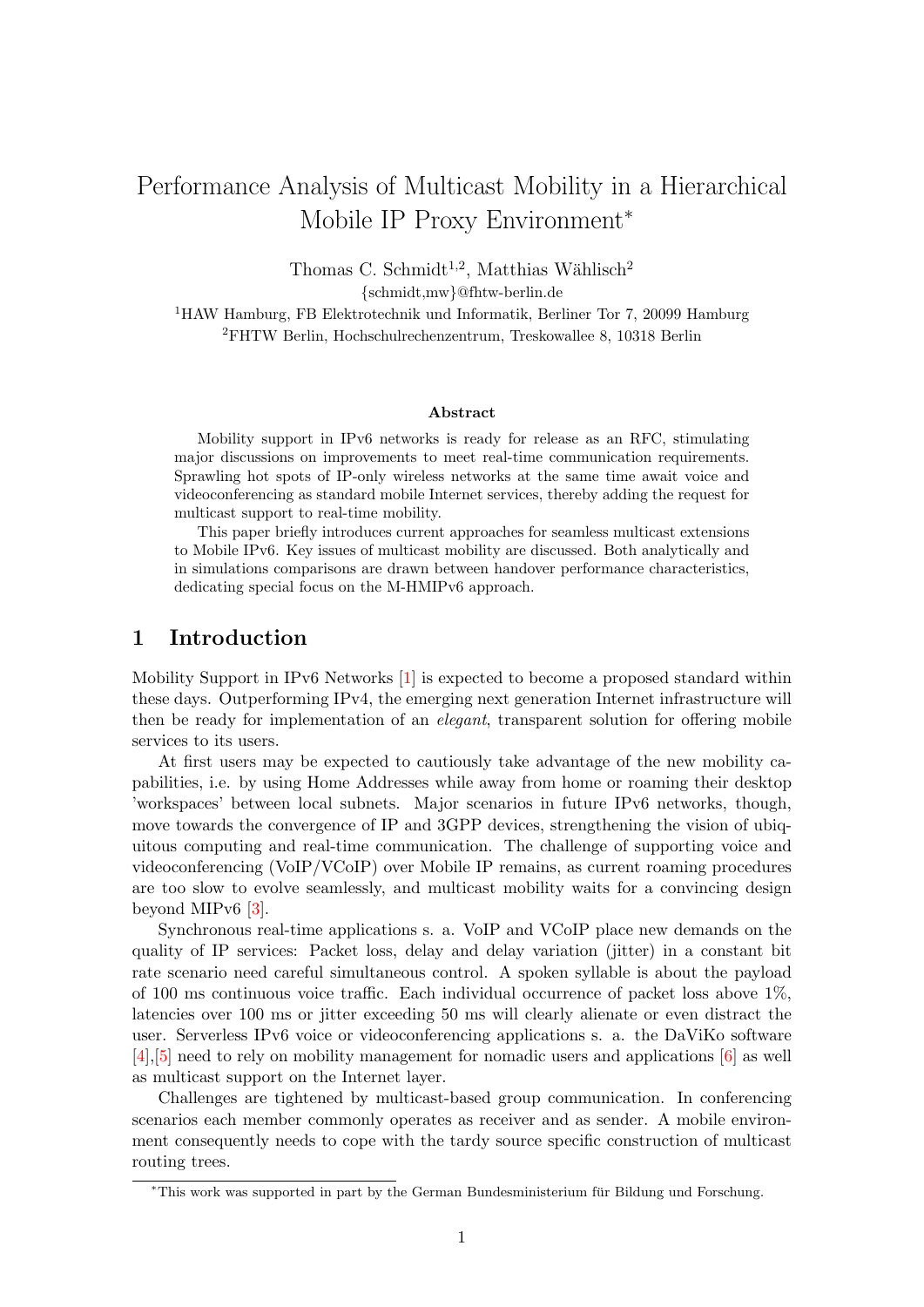Our ongoing work is concerned with the design and the analysis of multicast mobility solutions. In the present paper we focus on the essential performance aspects of handovers as applied in the currently available Internet Drafts Fast Multicast Protocol for MIPv6 [\[7\]](#page-10-1) and M-HMIPv6 [\[8\]](#page-10-2). Following a simple reference model, these aspects are measured quantitatively both, in theory and in simulations.

This paper is organised as follows. In section 2 we discuss related works on multicast mobility and briefly introduce the currently available Internet drafts M-HMIPv6 and M-FMIPv6. Section 3 formalises evaluation criteria and presents our results, derived from analytical models as well as stochastic simulations. Conclusions and an outlook follow in section 4.

# 2 Multicast Mobility Management

## 2.1 Generals

Multicast group communication raises quite distinctive aspects within a mobility aware Internet infrastructure: On the one hand Multicast routing itself supports dynamic route configuration, as members may join and leave ongoing group communication over time. On the other hand multicast group membership management and routing procedures are intricate and too slow to function smoothly for mobile users. In addition multicast imposes a special focus on source addresses. Applications commonly identify contributing streams through source addresses, which must not change during sessions, and routing paths in most protocols are chosen from destination to source.

In general the roles of multicast senders and receivers are quite distinct. While a client initiates a local multicast tree branch, the source may form the root of an entire source tree. Hence multicast mobility at the sender side poses the more delicate problem.

Three principal approaches to multicast mobility are commonly considered (see [\[9\]](#page-10-3) and [\[10\]](#page-10-4) for a detailed discussion): Bi-directional Tunneling (BT), Remote Subscription (RS) and Agent-based approaches. The MIPv6 draft proposes BT through Home Agents as a minimal multicast support for mobile senders and listeners. Since Home Agents remain fixed, mobility is completely hidden from multicast routing at the price of triangular paths. In BT the Mobile Node always uses its Home Address for multicast operations. In the contrary, Mobile Nodes following a RS strategy always utilize their link-local addresses, thereby displaying all movements to multicast routing. Routing in turn adapts to optimal paths, on the price of unpredictably slow handovers. A mobile source sending with its link-local address remains immobile with respect to application persistence, as multicast sessions are source address aware.

A discussion on various Agent-based approaches is ongoing. Suggestions converge in tunneling multicast traffic through agents at fixed positions within the network. They diverge in the way agents are positioned, in the roles they attain and their interactions with multicast routing protocols. Two aspects we would like to stress in the spirit of our discussion:

- Multicast agents should remain in close distance to the mobile multicast member, as extensive tunnels seriously impact network performance.
- The multicast network components should comply with unicast mobility infrastructure.

Agent support has also been proposed to MIPv6 unicasting, to smooth and accelerate handover procedures. A proxy architecture for Home Agents introduces the Hierarchical MIPv6 [\[11\]](#page-10-5) as a counter measure on topological dependencies, when Home Agents are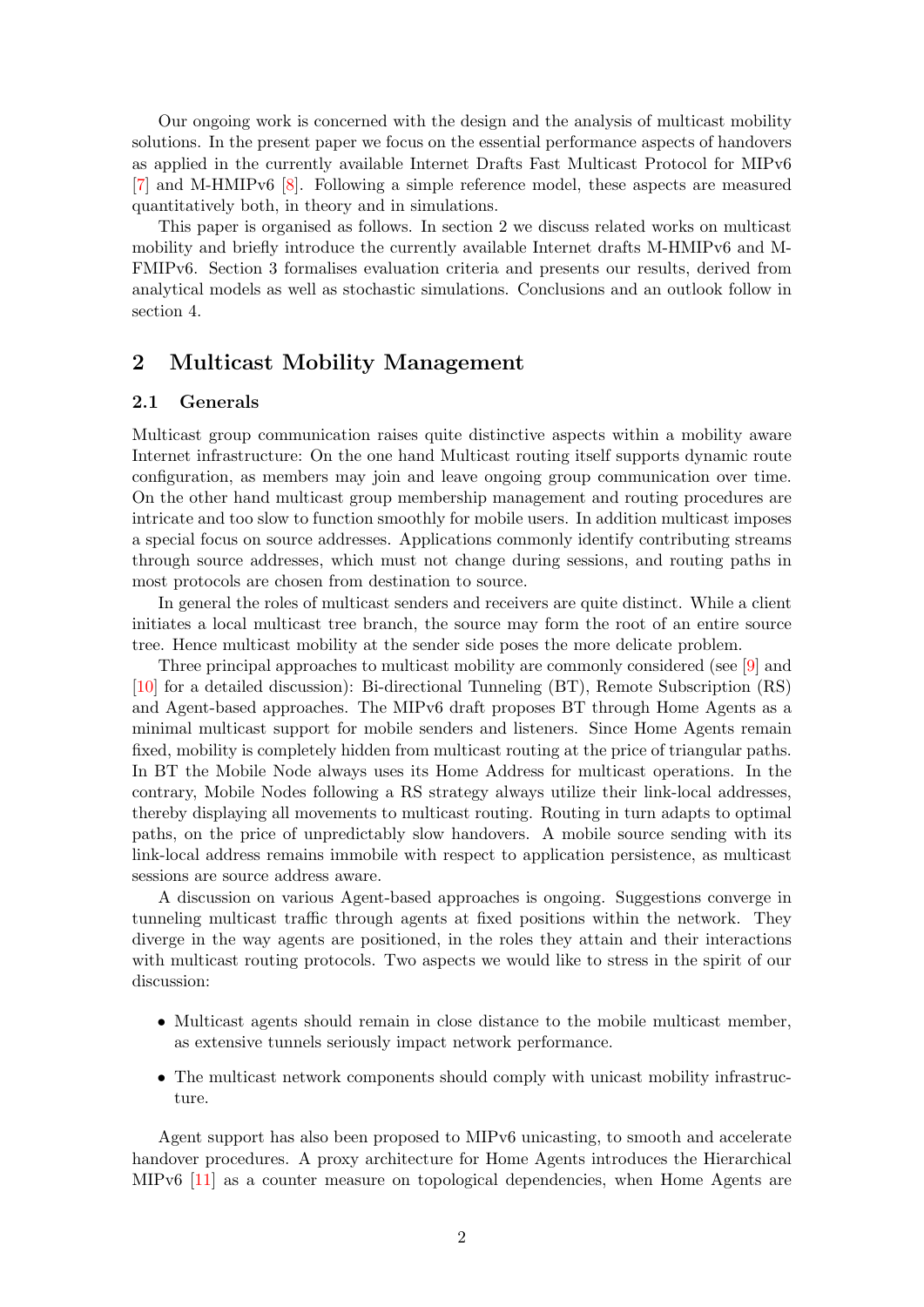

<span id="page-2-0"></span>Figure 1: Multicast handover for M-HMIPv6 senders.

located in far distance. Latency hiding based on predictive handovers has been added to IPv6 mobility by the Fast MIPv6 [\[12\]](#page-10-6) proposal. Handover negotiations in FMIPv6 are performed at access routers, which act as topology aware forwarding agents.

The two multicast mobility approaches introduced below are built on top of either one of these unicast agent approaches. Little modifications to HMIPv6 resp. FMIPv6 signaling are requested and both proposals remain neutral with respect to multicast routing protocols in use.

#### 2.2 M-HMIPv6 — Multicast Mobility in a HMIPv6 Environment

"Seamless Multicast Handovers in a Hierarchical Mobile IPv6 Environment (M-HMIPv6)" [\[8\]](#page-10-2) extends the Hierarchical MIPv6 architecture to support mobile multicast receivers and sources. Mobility Anchor Points (MAPs) as in HMIPv6 act as proxy Home Agents, controlling group membership for multicast listeners and issuing traffic to the network in place of mobile senders.

All multicast traffic between the Mobile Node and its associated MAP is tunneled through the access network. Handovers within a MAP domain remain invisible in this micro mobility approach. In case of an inter–MAP handover, the previous anchor point will be triggered by a reactive Binding Update and act as a proxy forwarder. A Home Address Destination Option, bare of Binding Cache verification at the Correspondent Node, has been added to streams from a mobile sender. Consequently transparent source addressing is provided to the socket layer. Bi-casting is used to minimize packet loss, while the MN roams from its previous MAP to a new affiliation (s. fig. [1\)](#page-2-0). A multicast advertisement flag extends the HMIPv6 signaling.

In cases of rapid movement or crossings of multicast unaware domains, the mobile device remains with its previously associated MAP. Given the role of MAPs as Home Agent proxies, the M-HMIPv6 approach may me viewed as a smooth extension of BT through the Home Agent supported in basic MIPv6.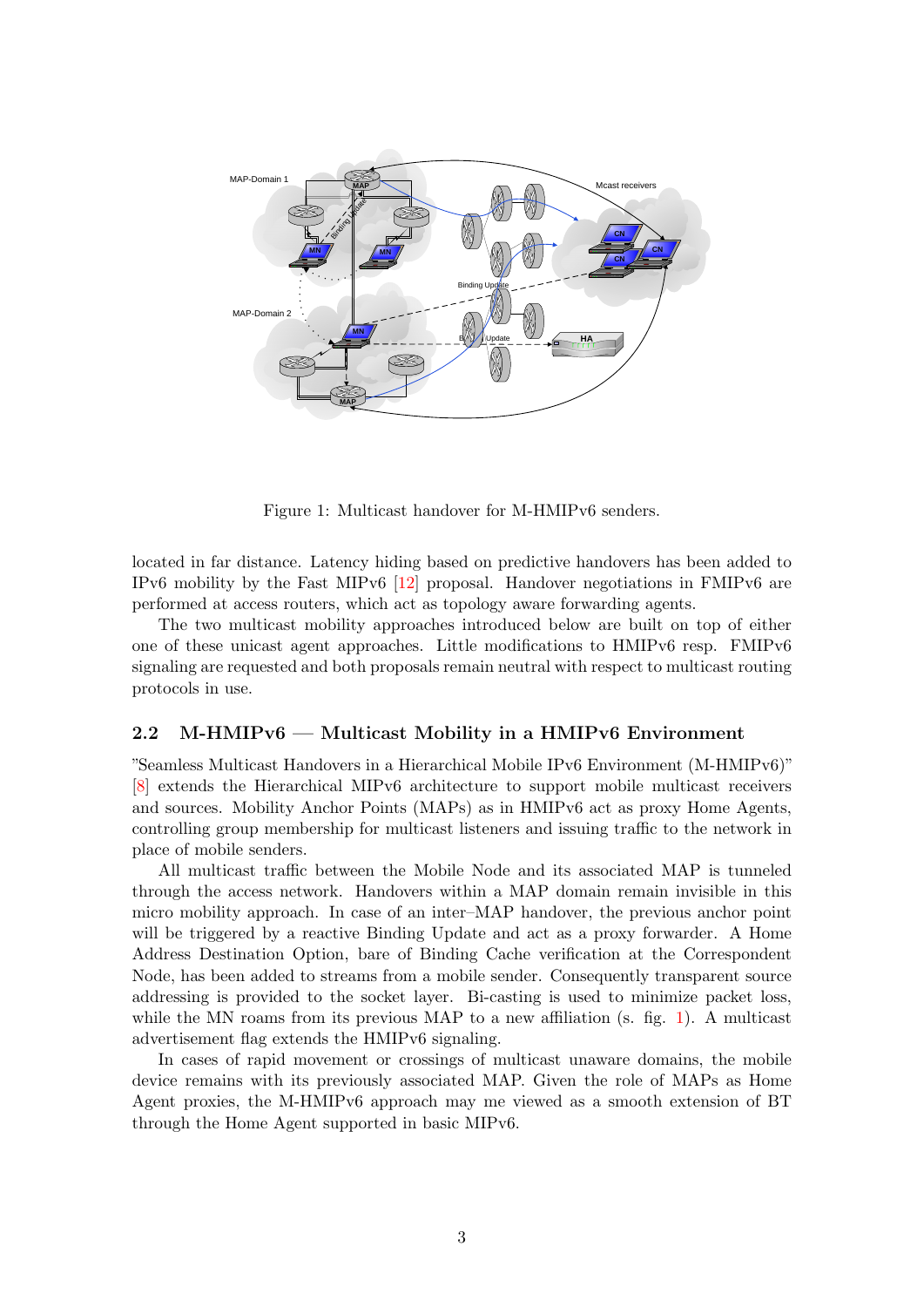

<span id="page-3-0"></span>Figure 2: Multicast handover for Fast MIPv6

## 2.3 M-FMIPv6 — Multicast Mobility in a FMIPv6 Environment

"Fast Multicast Protocol for Mobile IPv6 in the Fast Handover Environments" [\[7\]](#page-10-1) adds support for mobile multicast receivers to Fast MIPv6. On predicting a handover to a next access router (NAR), the Mobile Node submits its multicast group addresses under subscription with its Fast Binding Update (FBU) to the previous access router (PAR). PAR and NAR thereafter exchange those groups within extended HI/HACK messages (s. fig. [2\)](#page-3-0). In the ideal case NAR will be enabled to subscribe to all requested groups, even before the MN has disconnected from its previous network. To reduce packet loss during handovers, multicast streams are forwarded by PAR as unicast traffic in the FMIPv6 protocol.

Due to inevitable unreliability in handover predictions — the layer 2 may not (completely) provide prediction information and in general will be unable to foresee the exact moment of handoff — the fast handover protocols depend on fallback strategies. A reactive handover will be performed, if the Mobile Node was unable to submit its Fast Binding Update, regular MIPv6 handover will take place, if the Mobile Node did not succeed in Proxy Router inquiries. Hence the mobile multicast listener has to newly subscribe to its multicast sessions, either through a HA tunnel or at its local link. By means of this fallback procedure fast handover protocols must be recognised as discontinuous extensions of the MIPv6 basic operations.

# 3 Analysis of Multicast Handover Schemes

## 3.1 Aspects of Relevance

Both handover approaches introduced in the previous section attempt to assure the continuous reception of real–time data streams for mobile multicast listeners. M–HMIPv6 uses a reactive handover mechanism, whereas M–FMIPv6 prefers to fulfill a handover prediction, with a fallback to a reactive procedure.

To evaluate these schemes in a comparative analysis, let us first fix the relevant qualitative aspects: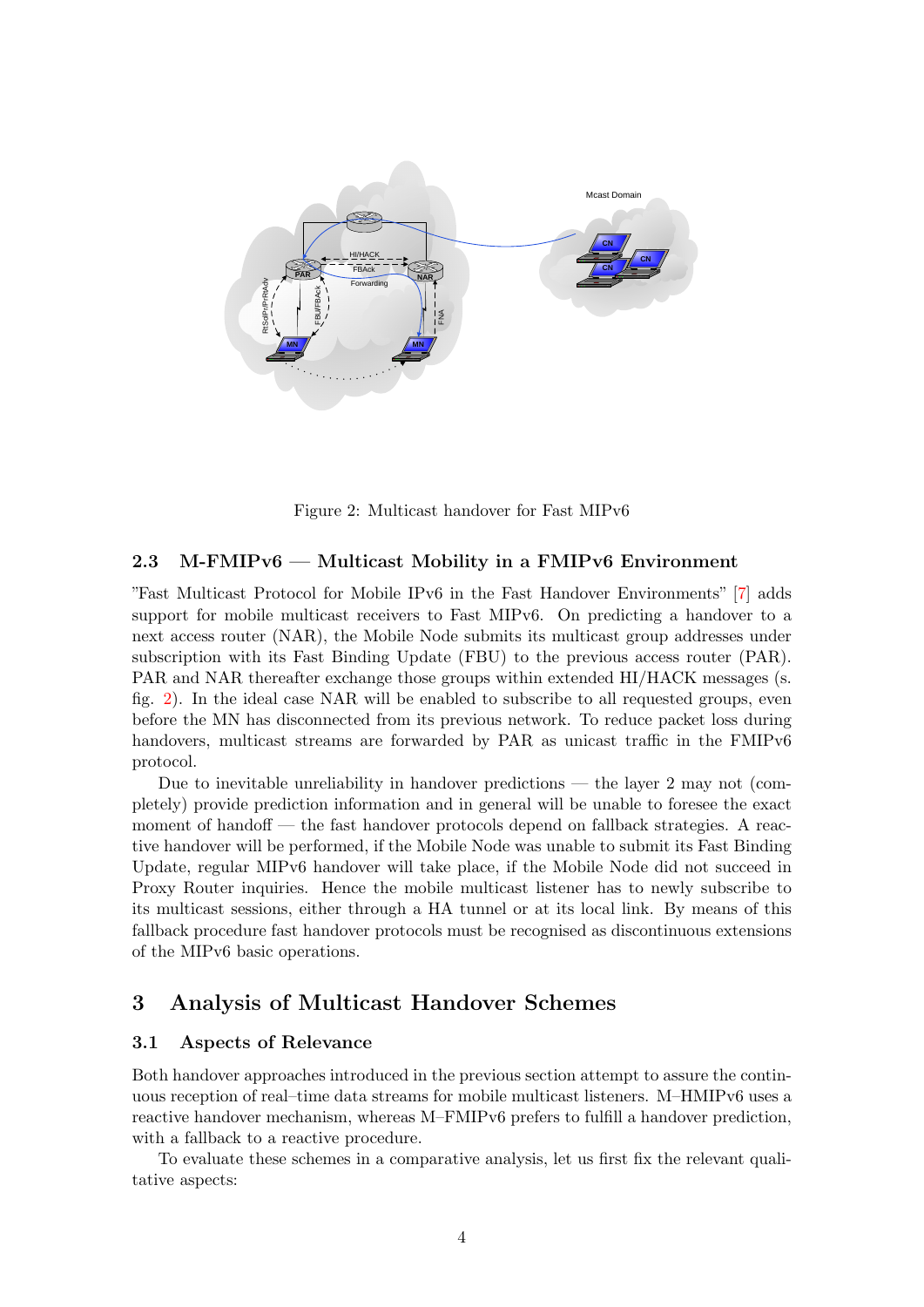- Handover performance: packet loss, delay and jitter occur, while the Mobile Node switches between networks. Packets are lost, while it is disconnected and no packet buffering takes effect. Delay and jitter are added by the handover procedure, if packets are buffered or transmitted through indirect paths.
- Number of performed handovers determines the frequency of changes between networks, while the Mobile Node moves.
- Number of processed handovers denotes the frequency of handover procedures processed within the infrastructure. The processed handovers may exceed the actual handover completions, as predictive techniques tend to initiate artificial handover procedures.
- Overhead in signalling and traffic distribution depends on the handover protocols in use and places an extra burden to mobility tasks.
- Robustness is the expression of dependence of the handover performance on changes in network geometry or rapid movement.

The above aspects summarize the amount of disturbance produced by the roaming procedures, the effort of support requested from the networking infrastructure and the overall price to be paid in overhead costs.

## <span id="page-4-1"></span>3.2 Handoff Performance

In the event of a Mobile Node switching between access networks, it may completely disconnect from the link layer. Thereafter it needs to perform an IP reconfiguration and Binding Updates to its infrastructure. Until completion of all these operations the MN is likely to experience disruptions or disturbances of service, as are the result of packet loss, delay and jitter increases. In general the handover process decomposes into the geometry independent local handoff, the Layer 2 link switching and the IP readdressing, and the geometry dependent Binding Update activities. Consequently the following decomposition of temporal handover holds:



$$
t_{handoff} = t_{L2} + t_{local-IP} + t_{BU}.\tag{1}
$$

<span id="page-4-0"></span>Figure 3: A simple analytical model

Both multicast mobility schemes under consideration attempt to optimize the non-local update procedures by means of proxying and anticipating delay hiding techniques.

To proceed into a more detailed analysis of the handover schemes, we consider a simple analytical model (s. figure [3\)](#page-4-0) in this section: A MN moves from access router  $1$  (AR1) to access router 2 (AR2) with intermediate 'link'  $l_3$ . From it we will analytically derive basic properties and present a stochastic simulation of handover performance on its basis.

Within this model ARs have been identified with mobility anchor points 1 and 2 for comparative reasons. This simplification merely affects the link dimensions  $m_1/m_2$  to the MN, which may not assumed to be of one-hop-type, but nevertheless small. Distances  $l_1$ and  $l_2$  to HA or CN must be viewed as possibly large and represent the strongest topological dependence within the model. The distance between the access routers,  $l_3$ , should be viewed as a variable, but characteristic geometric entity. As the MN moves between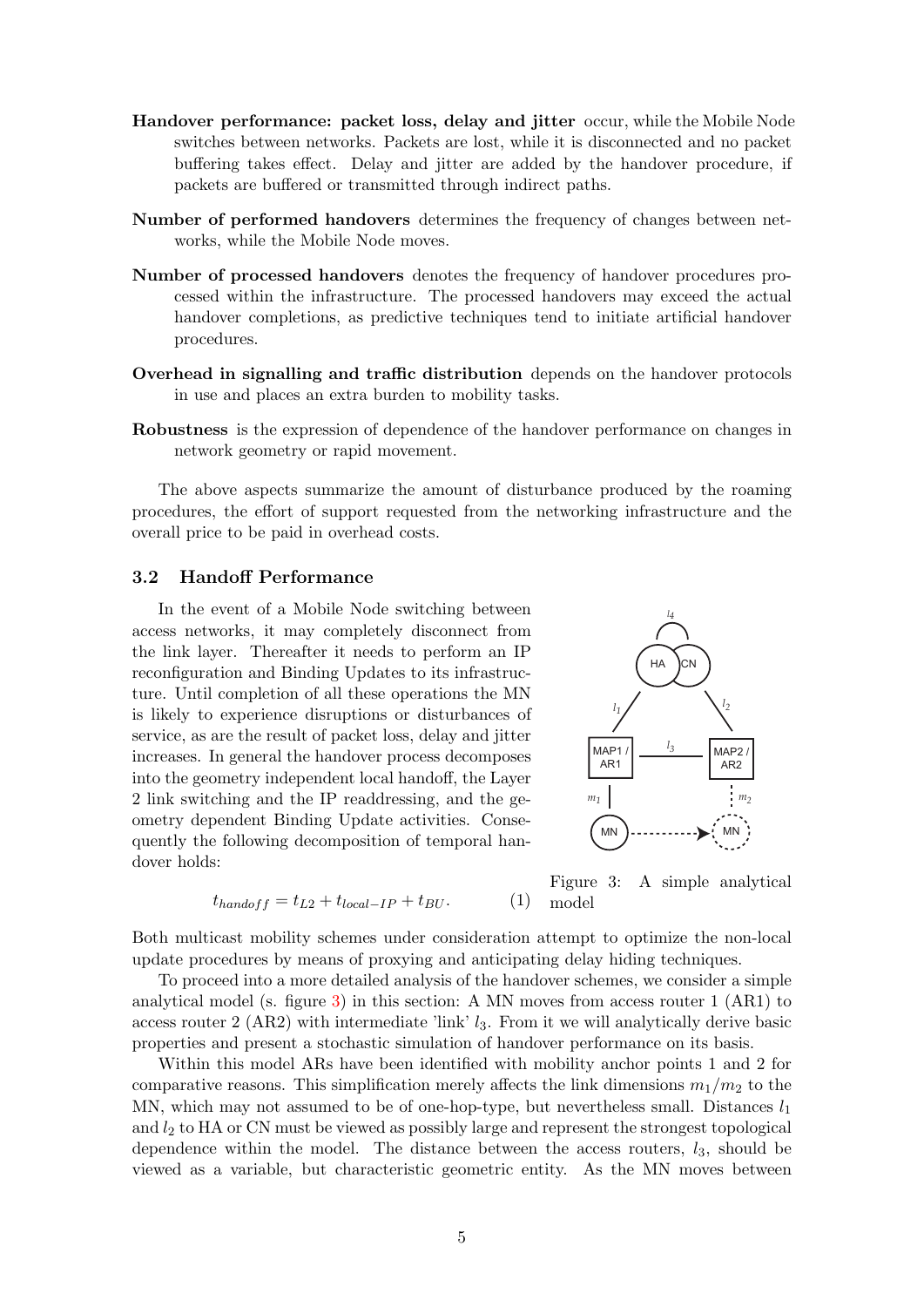routers, their separation represents the gap to be bridged by forwarding, something like the 'size of the step'.

Let  $t_l$  denote the transition time of a packet along link l,  $t_{L2}$  the Layer 2 handoff duration,  $t_{local-IP}$  the time for local IP reconfiguration and  $t_{Ant}$  the anticipation period in a predictive handover, than the following proportional  $(\infty)$  quantities can be derived:

## Bi-directional Tunneling (MIPv6)

| Packet loss                       | $\propto t_{L2} + t_{local-IP} + t_{m2} + t_{l2}$ |
|-----------------------------------|---------------------------------------------------|
| Additional arrival delay $\alpha$ | $t_{l2}-t_{l1}+t_{m2}-t_{m1}$                     |

#### Reactive Handover (M–HMIPv6)

| Packet loss                       | $\alpha$ $t_{L2} + t_{local-IP} + t_{m2} + t_{l3}$ |
|-----------------------------------|----------------------------------------------------|
| Additional arrival delay $\alpha$ | $t_{l3} + t_{m2} - t_{m1}$                         |

## Predictive Handover (M–FMIPv6, successful prediction)

Packet loss  $\alpha$   $\Delta^- t + \max(\Delta t + t_{L2} - t_{R3}, 0)$ where  $\Delta^{\pm} t = \max(\pm t_{Ant} \mp 2t_{l3} \mp t_{m1}, 0)$ and  $\Delta t = \Delta^+ t - \Delta^- t$ 

Additional arrival delay  $\alpha t_{13} + t_{m2} - t_{m1}$ 

#### Predictive Handover (M–FMIPv6, erroneous prediction)

Packet loss  $\alpha$   $\Delta^+ t$  + reactive handover loss

Whereas MIPv6 handover timing is dominated by the update delay with the HA, predictive and reactive handovers solely depend on the relative geometry of access routers or MAPs. In the case of a small roundtrip delay (compared to L2 handoff) between ARs, reactive handover admits superior performance, whereas the predictive approach exhibits faster timing at larger router distances.

Simulation of Handover Schemes For empirical comparison a stochastic simulation of predictive and reactive handovers was performed according to the setup in our previously described model. While the HA/CN continuously sends packets in a constant bit rate of one packet per 10 ms, the MN moves from AR1 to AR2.

In the case of a predictive handover the MN starts an anticipation timer and submits a Fast BU to AR1, which subsequently negotiates with AR2 and eventually returns an FBU acknowledge to the MN. At this time the MN may have disconnected from its link to AR1. The probability of successfully completing the anticipation procedure is shown in figure [4](#page-6-0) as a function of the router distance ('step size'). As soon as the

|                   | $\langle x \rangle$ |                  |
|-------------------|---------------------|------------------|
| Anticipation Time | $50 \text{ ms}$     | $30 \text{ ms}$  |
| L2 Handoff Delay  | $50 \text{ ms}$     | $10 \text{ ms}$  |
| $m_1, m_2$        | $2 \text{ ms}$      | $1 \text{ ms}$   |
| Router Distance   |                     | $2.5 \text{ ms}$ |

<span id="page-5-0"></span>Table 1: Simulation timers representing mean  $\langle x \rangle$  and variation  $\xi$ .

L2 handoff delay elapsed the MN reconnects with AR2 and is ready to receive packets forwarded by AR1. Following this procedure we simulate a 'friendly' predictive handover, i.e. all probabilities of erroneous predictions as not to arrive in the foreseen subnet, are omitted. For the probability distribution of erroneous predictions see section [3.3.](#page-6-1)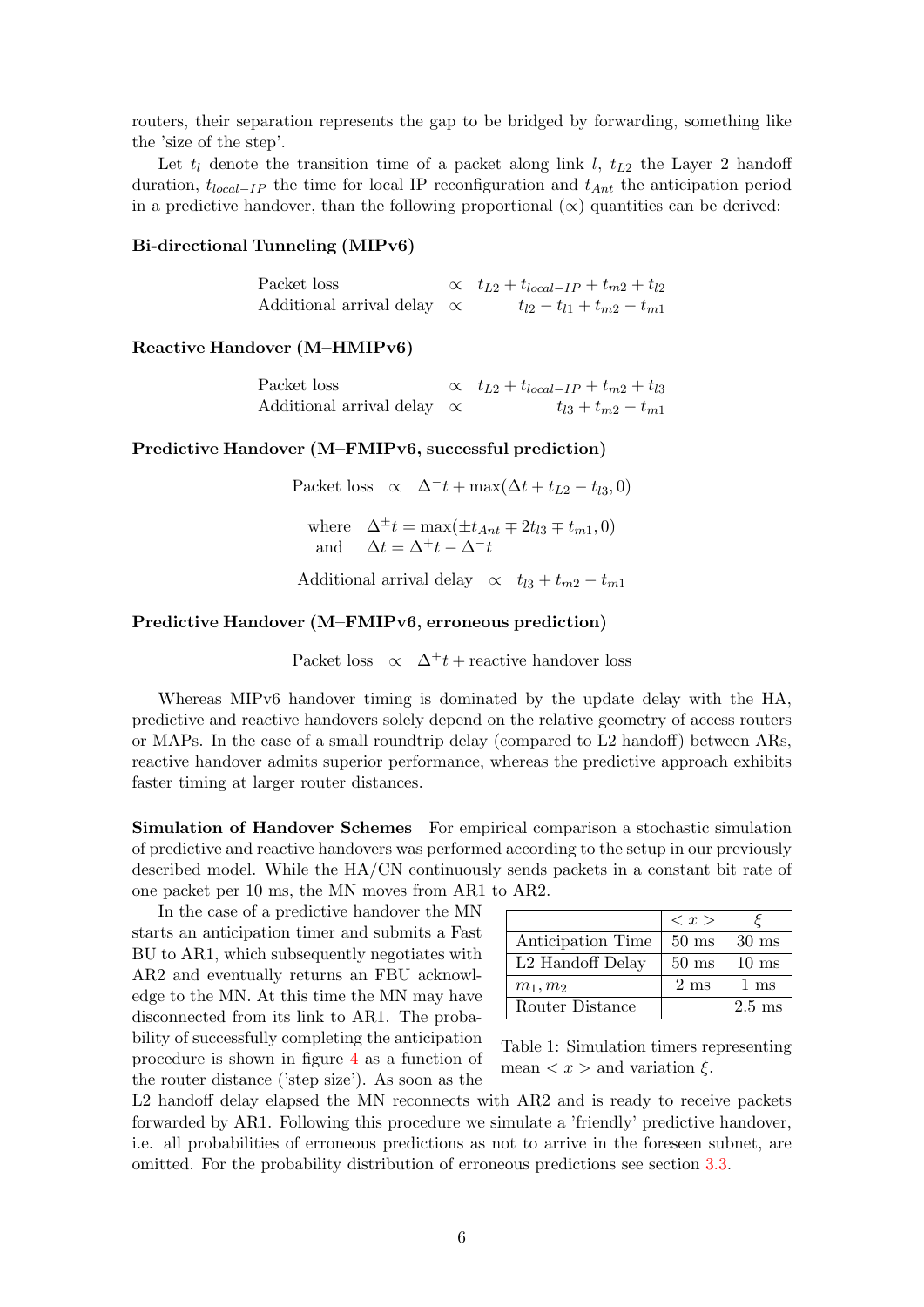For the reactive handover the MN leaves the link with AR1 instantaneous to reconnect after the L2 handoff time at AR2. Via AR2 it submits a BU to AR1, which starts packet forwarding subsequently.

During the simulation all temporal entities were taken to be random variables with mean  $\langle x \rangle$  and perturbation  $\xi$ . The L2 handoff delays were taken from [\[3\]](#page-9-1), access link delays at the MN at small scale. The anticipation period we fixed at the same scale as the  $L2$  handover, but – as values are of larger uncertainty – added large perturbations. In detail we used the parameter set shown in table [1.](#page-5-0)



<span id="page-6-0"></span>Figure 4: Probability of completing the handover prediction as a function of router distance

Packet loss as functions of router distance are shown in figure [5](#page-7-0) for predictive and reactive handover simulations comparatively. Clearly seen can be the prediction artifact of a loss minimum at a router distance of roughly half the anticipation period. In a close topology the reactive handover equals or outperforms the predictive approach, whereas asymptotically its packet loss rate approaches the prediction results minus layer 2 handoff duration. However, values exceeding a router distance of 25 ms are reached only with strictly limited probability (s. fig. [4\)](#page-6-0).

#### <span id="page-6-1"></span>3.3 Handover Frequencies

Expected Number of Handovers As a Mobile Node moves handovers potentially impose disturbances and put an extra effort onto the routing infrastructure. Thus the expected frequency of network changes can be viewed as an additional measure of smoothness for a mobility scheme. The handoff frequency clearly depends on the Mobile Node's motion within cell geometry. Two measures on quantizing mobility have been established in the literature: The cell residence time and the call holding time. Both quantities fluctuate according to the overall scenery and the actual mobility event.

Let us make the common assumption that the cell residence time is exponentially distributed with parameter  $\eta$  and that the call holding time is exponentially distributed, as well, but with parameter  $\alpha$ . Then the probability for the occurrence of a handover from MNs residence cell into some neighboring can be calculated analytically to

$$
\mathcal{P}_{\mathcal{HO}} = \frac{1}{1+\rho}, \text{ where } \rho = \frac{\alpha}{\eta}
$$

is known as the  $call-to-mobility$  factor [\[13\]](#page-10-7). It can be observed that the handoff probability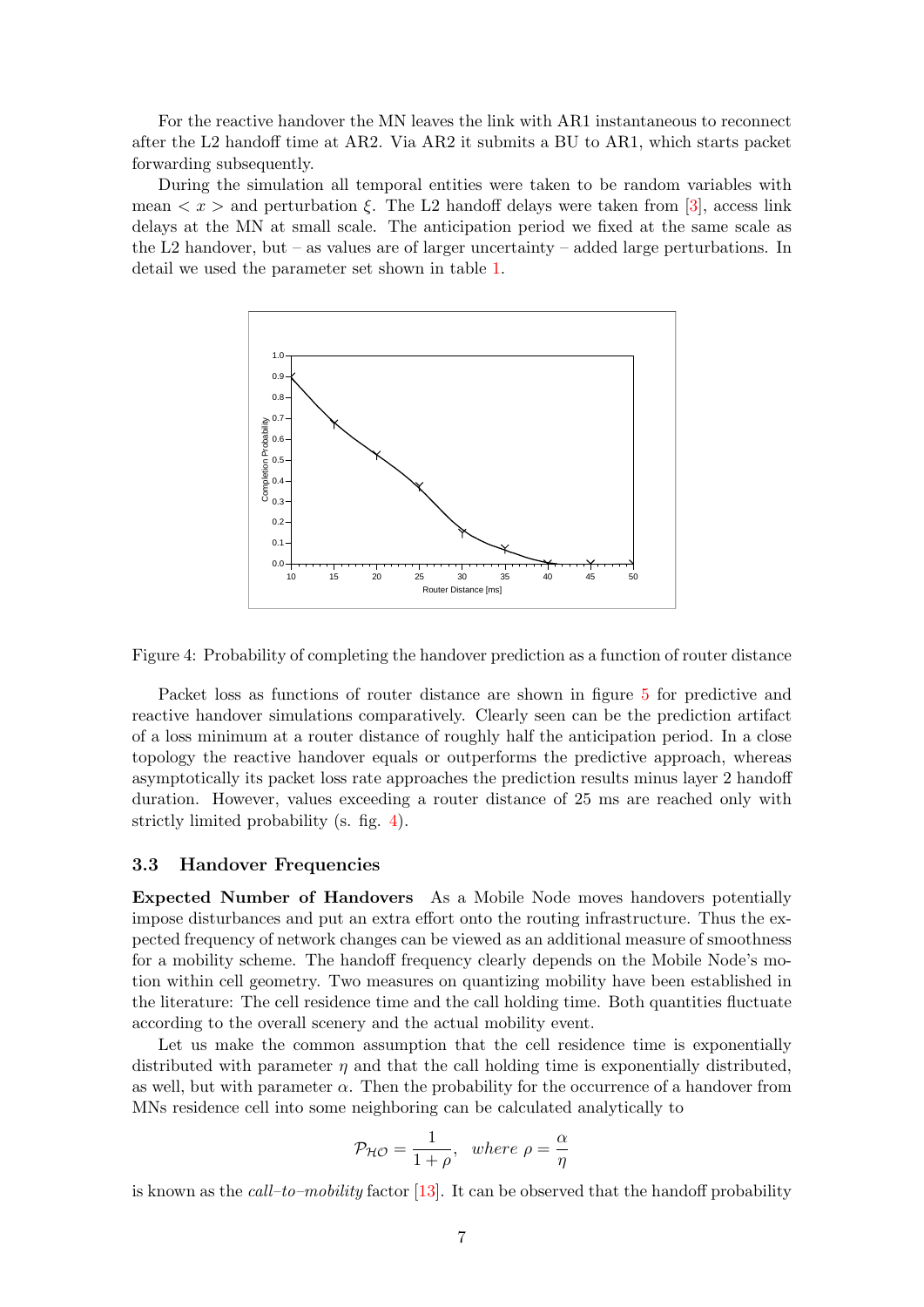

<span id="page-7-0"></span>Figure 5: Packet loss in predictive and reactive handover as a function of router distance

increases as  $\rho$  decreases. Note that all probability distributions are homogeneous in space, e.g.  $P_{H\mathcal{O}}$  is independent of the current cell or the number of previously occurred handovers. Spatial scaling can be applied, accordingly.



<span id="page-7-1"></span>Figure 6: Expectation values for the number of handovers

When comparing Fast MIPv6 and Hierarchical MIPv6 approaches, another distinctive quantity comes into play: Whereas FMIPv6 operates handovers at Access Routers, HMIPv6 utilizes MAPs, which form a shared infrastructure. In general one MAP is meant to serve k Access Routers, whence the expected number of (inter–MAP) handovers reduces in a HMIPv6 domain.

Let us assume MAP regions to be of approximately circular geometry. Then the expected cell residence time changes to

$$
\eta_{MAP}^{-1} = \sqrt{k} \cdot \eta_{AR}^{-1}
$$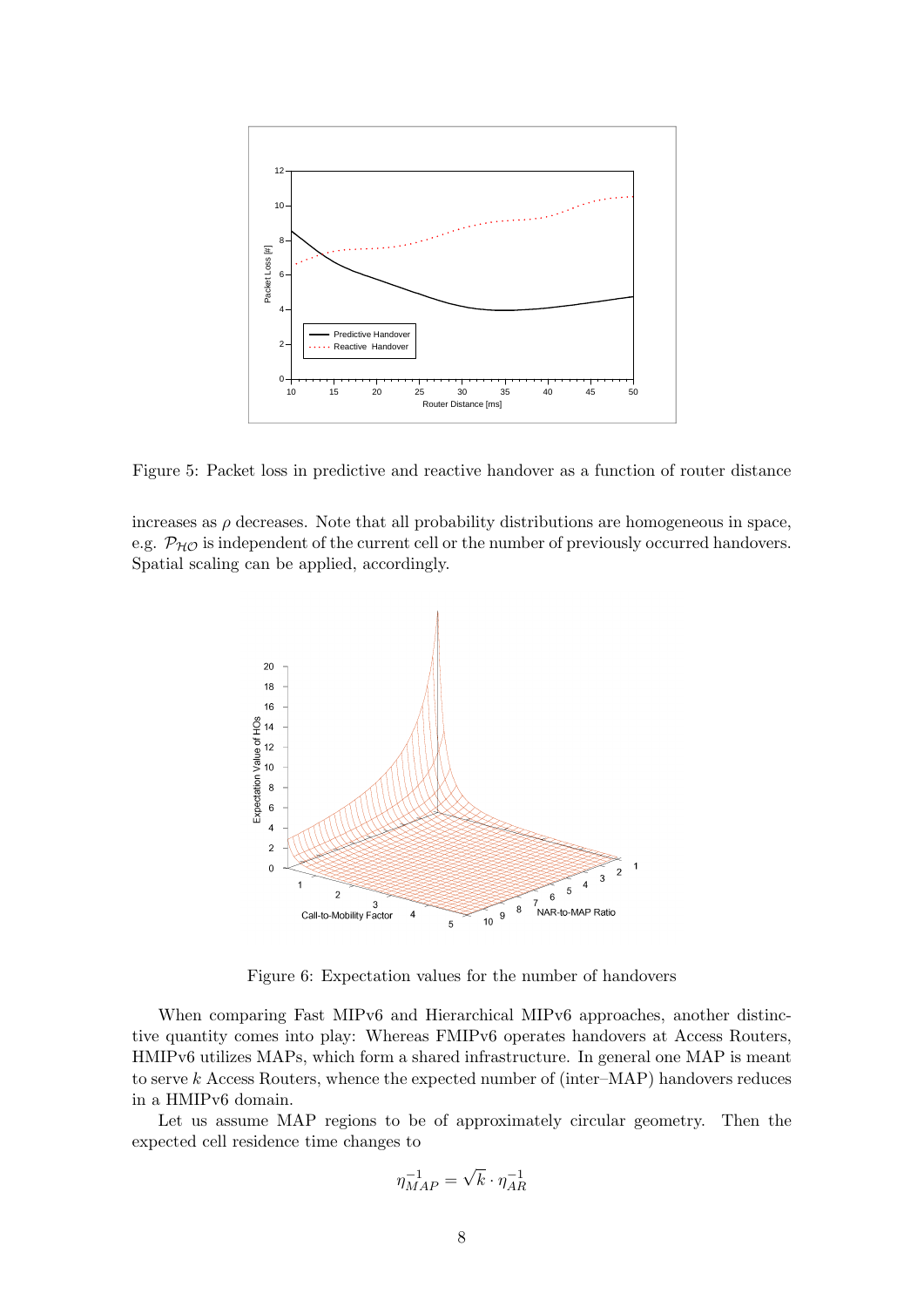and the handoff probability transforms into

$$
\mathcal{P}_{\mathcal{HO}} = \frac{1}{1 + \sqrt{k} \cdot \rho},
$$

where  $k$  is the ratio of ARs to MAPs.

Now we are ready to calculate the expected number of handovers as a function of the call–to–mobility factor  $\rho$  and the AR to MAP ratio k

$$
\mathcal{E}_{\mathcal{H}\mathcal{O}} = \sum_{i=1}^{\infty} i \left( \frac{1}{1 + \sqrt{k} \cdot \rho} \right)^i = \frac{1}{k \cdot \rho^2} + \frac{1}{\sqrt{k} \cdot \rho}.
$$
 (2)

It can be observed that  $\mathcal{E}_{H\mathcal{O}}$  increases for decreasing  $\rho$  and k and attains a singularity at  $\rho = 0$ . Figure [6](#page-7-1) visualizes this expectation value function for common values of  $\rho$  and k.

Simulation of Prediction Types Evaluation of a distribution for handover prediction types cannot be derived analytically. To proceed, we initiated a stochastic simulation of motion within radio cells. This ongoing work combines the following ingredients:

Cell geometry is chosen to be of honeycomb type,

i.e. abutting hexagons completely fill the 2 D plane. The ranges of radio transmission are modeled as minimal circles enclosing the combs. Thus, regions of prediction are the overlapping circle edges as shown in figure [7.](#page-8-0) A geometry of coherent Hot Spots is assumed here, where cells – without loss of generality – are identified with individually routed subnets.

As Walking model a Random Waypoint Model [\[14\]](#page-10-8) without boundaries was used to be the initial dynamic, i.e. mobile devices move along straight lines for the duration of their (exponentially distributed) call holding time. Boundaries were discarded to avoid border effects.

Predictions are evaluated along the trajectories, distinguishing their correctness according to the outcome in succeeding steps. In our first simulation experiments



<span id="page-8-0"></span>Figure 7: The comb geometry with regions of overlap

a rather strong dependence on mobility contexts appears. Varying the call–to–mobility factor  $0 < \rho \leq 5$ , we observe an increasing rate of erroneous predictions, ranging from about 1 % at  $\rho = 0.1$  to exceed 50 % at  $\rho = 5$ . These results account for call termination effects, i.e. the cease of a communication stream, while a handover prediciton is valid. In our current scenario the traversal of prediction regions without subsequent cell change rarely occurs, as may be an expected result in the straight line motion model.

Detailed studies, which quantize effects of geometry and walking models, will be subject to a forthcoming paper.

### 3.4 Robustness and Overheads

A central goal in designing M–HMIPv6 and M–FMIPv6 has been topological robustness in the sense that handover behaviour remains independent of network geometry. Both protocols fulfill this task in a similar way: Any blocking communication with the Home Agent has been excluded. Signalling in both approaches is dominated by the layer 2 handoff and local router exchanges (compare section [3.2\)](#page-4-1).

Another important aspect of robustness must be seen in the ability to cope with rapid movement of the Mobile Node. In the case of a mobile multicast listener leaving its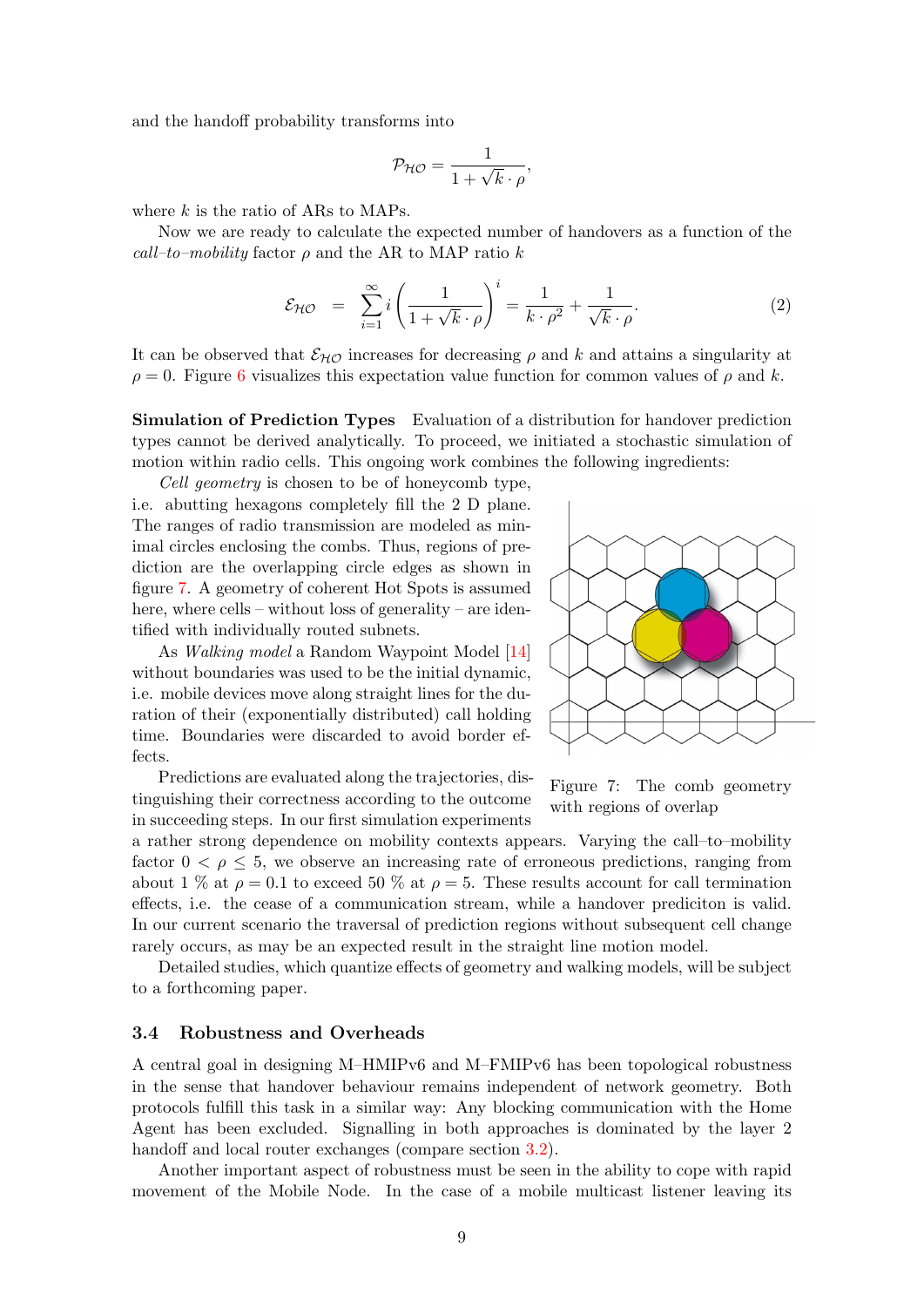association before a handover completed, an M–HMIPv6 device will remain associated with its previously fully established MAP or Home Agent. On the price of a possible increase of delay, forwarding of multicast data is provided independent of handover frequency. On the contrary M–FMIPv6 forwarding will collapse, as soon as a MN admits a handover frequency incompatible with the signalling completion periods. An M–FMIPv6 device then has to fall back onto MIPv6 by establishing a bi-directional tunnel anew. Meanwhile established services are interrupted.

For final judgment protocol overheads may be taken into account: Both protocols announce multicast capabilities within regular AR or MAP advertisement. The hierarchical MIPv6 distinguishes cases of handovers between a micro mobile change, which will be accompanied by only one local protocol message, and the inter–MAP handover. The latter is operated by two messages. Handover signalling of fast MIPv6 always requests for seven messages. MIPv6 and multicast routing procedures add on top of both protocols in the event of visible handovers.

## 4 Conclusion and Outlook

Mobility is one of the most challenging and demanded developments in IP networks today. Mobile multicasting  $-$  as needed in many group conferencing situations  $-$  places an even stronger challenge on today's IP concepts and infrastructure. In this paper we presented and analysed the current approaches.

It was found that multicast support based on the fast MIPv6 protocol admits a faster handover at intermediate router distances. Acceleration is reached at the risk of using predictive techniques, which show reduced reliability in the regions of improvement. Starting from simple, fundamental assumptions a quantitative study of expected handover occurrences was derived. The 'nervousness' of handovers performed at access routers could be shown to reduce significantly in the presence of Mobility Anchor Points established within the hierarchical MIPv6 approach. This smoothing effect gains additional importance by observing an instability of fast handovers in the case of Mobile Node's rapid movement.

The exploration of empirical distributions for handover predictions has been started in this ongoing work. Additional modeling and simulations have to be done in order to obtain realistic estimates, while sorting out artifacts of walking models and geometry.

# References

- <span id="page-9-0"></span>[1] D. B. Johnson, C. Perkins, and J. Arkko, "Mobility Support in IPv6," IETF, Internet Draft – work in progress 24, July 2003.
- [2] H. Soliman, Mobile IPv6. Boston: Addison-Wesley, 2004.
- <span id="page-9-1"></span>[3] T. C. Schmidt and M. Wählisch, "Roaming Real-Time Applications – Mobility Services in IPv6 Networks." Zagreb: Terena Networking Conference, May 2003. [Online]. Available: <http://www.rz.fhtw-berlin.de/projekte/mipv6/terena03.pdf>
- <span id="page-9-2"></span>[4] H. L. Cycon, M. Palkow, T. C. Schmidt, M. Wählisch, and D. Marpe, "A fast waveletbased video codec and its application in an IP version 6-ready serverless videoconferencing system," Int. Journ. of Wavelets, Multiresolution and Inform. Proc., vol. 2, no. 2, pp. 165–171, 2004.
- <span id="page-9-3"></span>[5] "The daviko homepage," http://www.daviko.com, 2004.